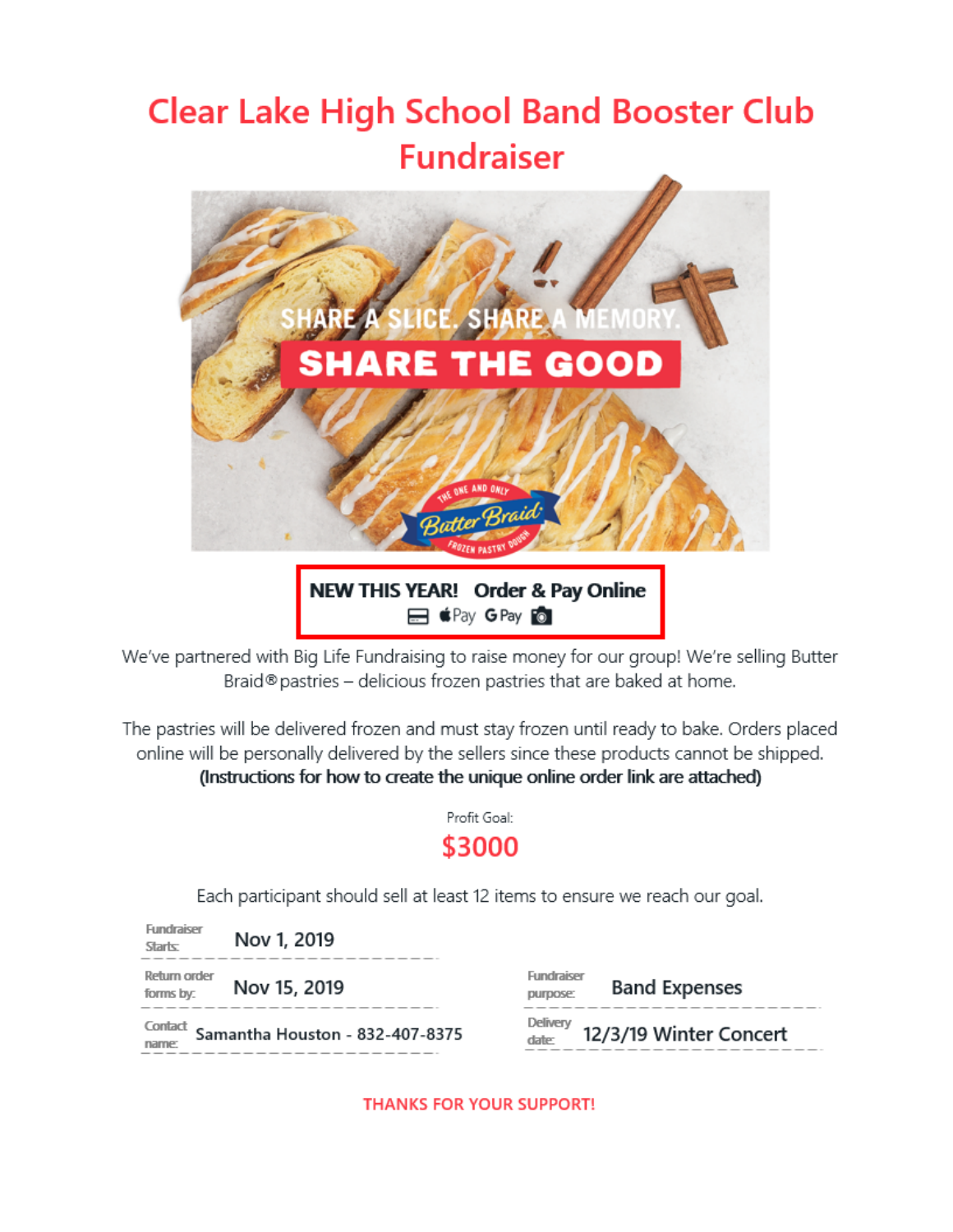



## Butter Braids Online Ordering is Here!

New this year! An online store where anyone can buy and pay for Butter Braid pastries directly from your student's online store link!

Here is how you can create your student's unique online store link to send electronically:

### Click this link:

#### <https://store.myfundraisingplace.com/f241138f-ee05-4529-aa08-af8e7b837939>

PLEASE NOTE: If you send this "general" link instead of creating and sending your student's unique online store link, make sure to tell them to search for your student's name at the top of the screen so that their purchases will be delivered to your student at the Winter Concert on 12/3/19 – this way, your student will have all of their orders in one bundle which will make delivering them easier.

#### Search for your student's name: